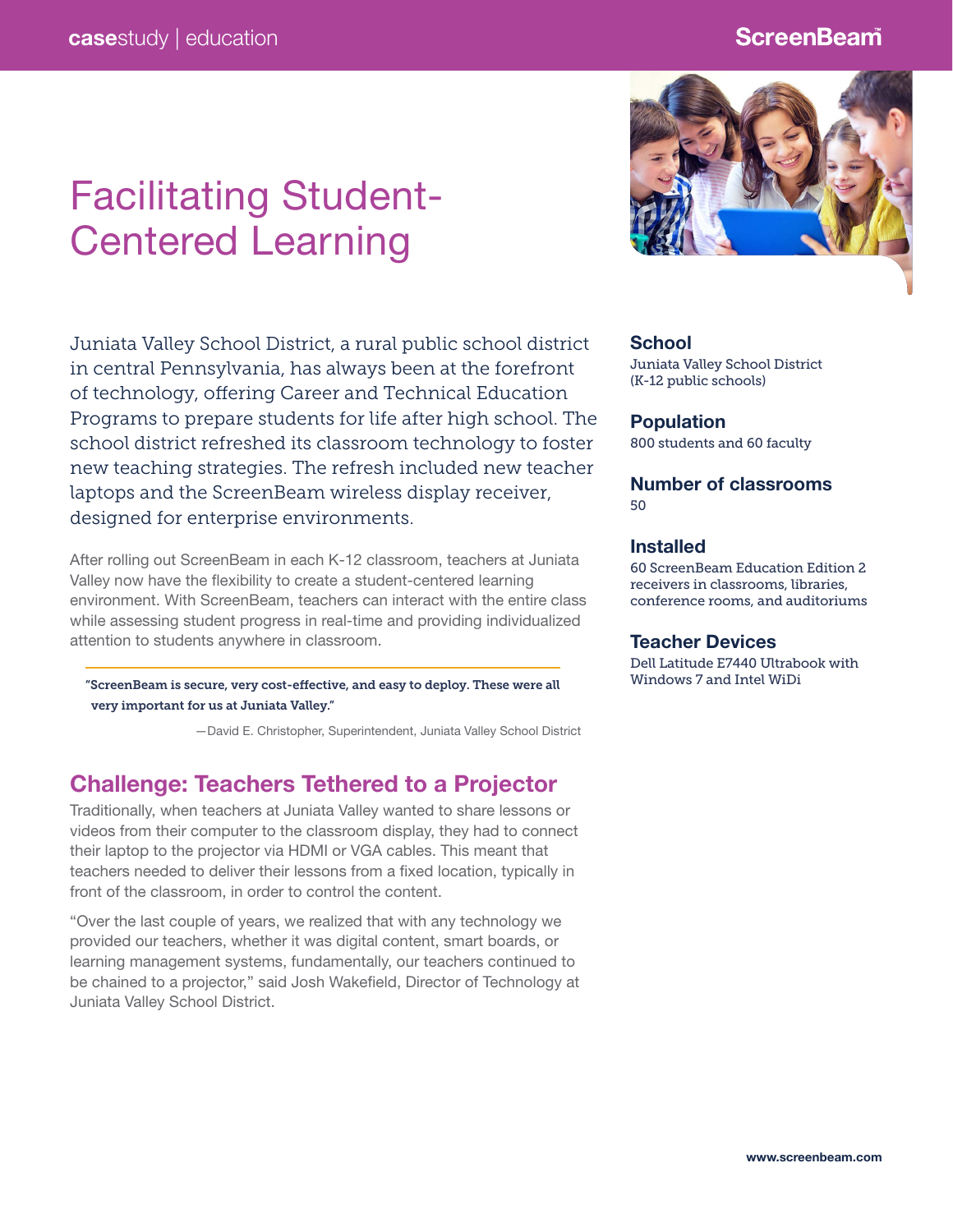Furthermore, when teachers are fixed to the front of the classroom, it fosters a more traditional, lecture method of instruction. This didn't align with the district's vision for collaborative, student-centered classrooms. "Tethering teachers to cables and the classroom projector restricts teachers from gauging student reactions, assessing student progress in real-time, and interacting with students on a deeper level," said David E. Christopher, Superintendent of Juniata Valley School District.

As a result, the leadership team sought to find a solution that gave teachers the mobility to wirelessly share their lessons from anywhere in the classroom.

# Selecting the Teacher Laptop and Wireless Display Receiver

Juniata Valley's IT staff searched for a teacher laptop that would bring a new level of interactivity into their classrooms. With hundreds of devices to choose from, the team narrowed down the options with two important criteria. The laptop needed to 1) include Intel WiDi and 2) work with Actiontec ScreenBeam, a wireless display receiver that attaches to the classroom projector.

Wakefield had discovered Intel WiDi and ScreenBeam through a technology director whom he met at Pete & C, an education technology conference in Pennsylvania. With Intel WiDi in the teacher laptops, teachers can share lessons on the projector screen wirelessly, with quick, reliable connections and low latency. "Everyday, teachers have a lot of content to cover in a short amount of time. Intel WiDi and ScreenBeam not only help eliminate cable clutter in our classrooms, but more importantly the two technologies enable

our teachers to freely move around the classroom," said Wakefield.



From a financial perspective, "ScreenBeam was the least expensive solution that included all the features we were looking for." Christopher remarked. Unlike other streaming media players, ScreenBeam provides advanced security options to prevent students and outsiders from sharing inappropriate content on the classroom display.

During the selection process, Actiontec provided a free sample of ScreenBeam. As Intel's lead wireless display receiver partner, Actiontec wanted Juniata Valley teachers to have the best Intel WiDi experience from their new laptop. "The free ScreenBeam sample was a true time-saver. I was able to keep ScreenBeam to test a variety of laptops, and that was extremely helpful. Actiontec was so supportive throughout our process of updating classroom technologies," said Wakefield. Ultimately, the district selected the Dell Latitude E7440 for teachers—an enterprise-class Ultrabook that supports Intel WiDi and works well with ScreenBeam.

### Juniata Valley School District

"ScreenBeam was the least expensive solution that included all the features we were looking for."

—David E. Christopher, Superintendent Juniata Valley School District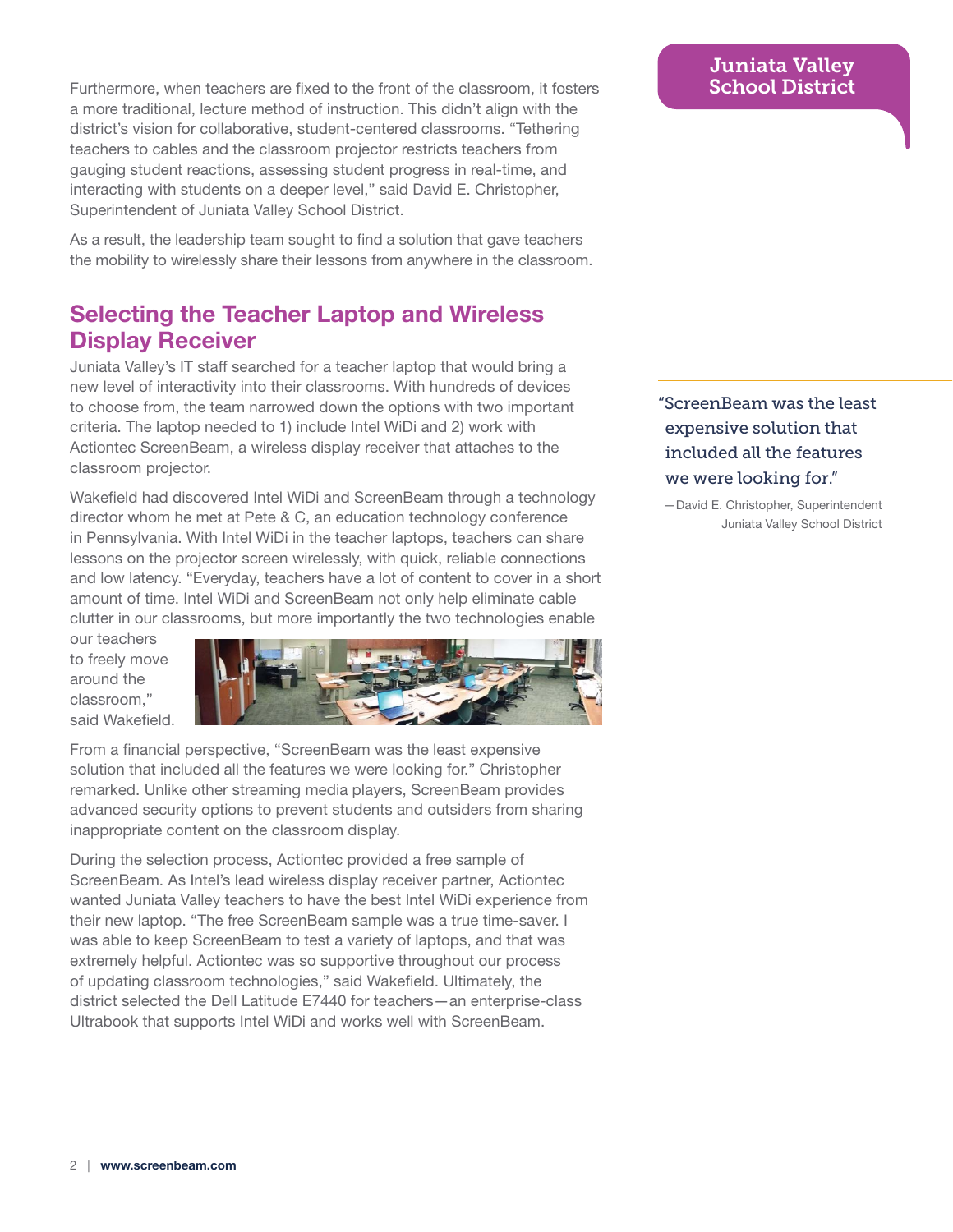# Deploying ScreenBeam

The process of deploying ScreenBeam was straightforward since IT strategically selected teacher laptops that natively support Intel WiDi. With over 60 receivers in Juniata Valley's classrooms, auditoriums, libraries, and conference rooms, IT staff set up the receivers to be easy for teachers and faculty to use. For instance, the name of each receiver included three parts: 1) school name 2) building name 3) room number. This naming convention allows any teacher to walk into a classroom and quickly pair their laptop with the correct receiver. Moreover, inserting a PIN is required only during the initial connection between the teacher laptop and ScreenBeam. The district also customized the background image of the ScreenBeam receiver; a picture of the classroom appears on the projector screen when teachers turn on ScreenBeam.

# Training the Teachers

Professional development is an integral part of teaching at Juniata Valley. With the rising demand for wireless display in Juniata Valley classrooms, Josh Wakefield organized a full day of professional development for teachers about Intel WiDi and ScreenBeam. In the school library, Wakefield created three wireless display training classes—beginner, intermediate, and advanced. This gave teachers an opportunity to ask any questions about wireless display and practice connecting their laptop to ScreenBeam through Intel WiDi. Teachers learned how to mirror or extend content to the projector screen.

"ScreenBeam and Intel WiDi are very easy to use. Teachers in my advanced class picked up the technology in less than half an hour, and the majority of teachers in my beginner class were comfortable with the technology after the training session," Wakefield remarked.



## ScreenBeam Fosters Student Interactions and Beyond

ScreenBeam has transformed classroom dynamics at Juniata Valley, as teachers now have the flexibility to securely project content anywhere in the room. "ScreenBeam is the cornerstone of content delivery in our classrooms. We're seeing many teachers share lessons from the back of the room instead of the front, and this new level of mobility has been increasing student interactions and collaboration," Wakefield commented. Moreover, "Teachers enjoy the fact that they can work closely with individual students as they keep the entire class engaged in the lesson. Pedagogy has shifted from traditional lectures to student-centered-learning," said Christopher.

For example, special education teacher Sara Leighty uses ScreenBeam to share worksheets, curriculum materials, videos, online manipulatives and

### Juniata Valley School District

"ScreenBeam allows me to more effectively use my time and resources within the classroom. Being able to manipulate what is on the projector from any area of the room saves time and lets me assist individual or groups of students at the same time."

> Sara Leighty Special Education Teacher Juniata Valley School District